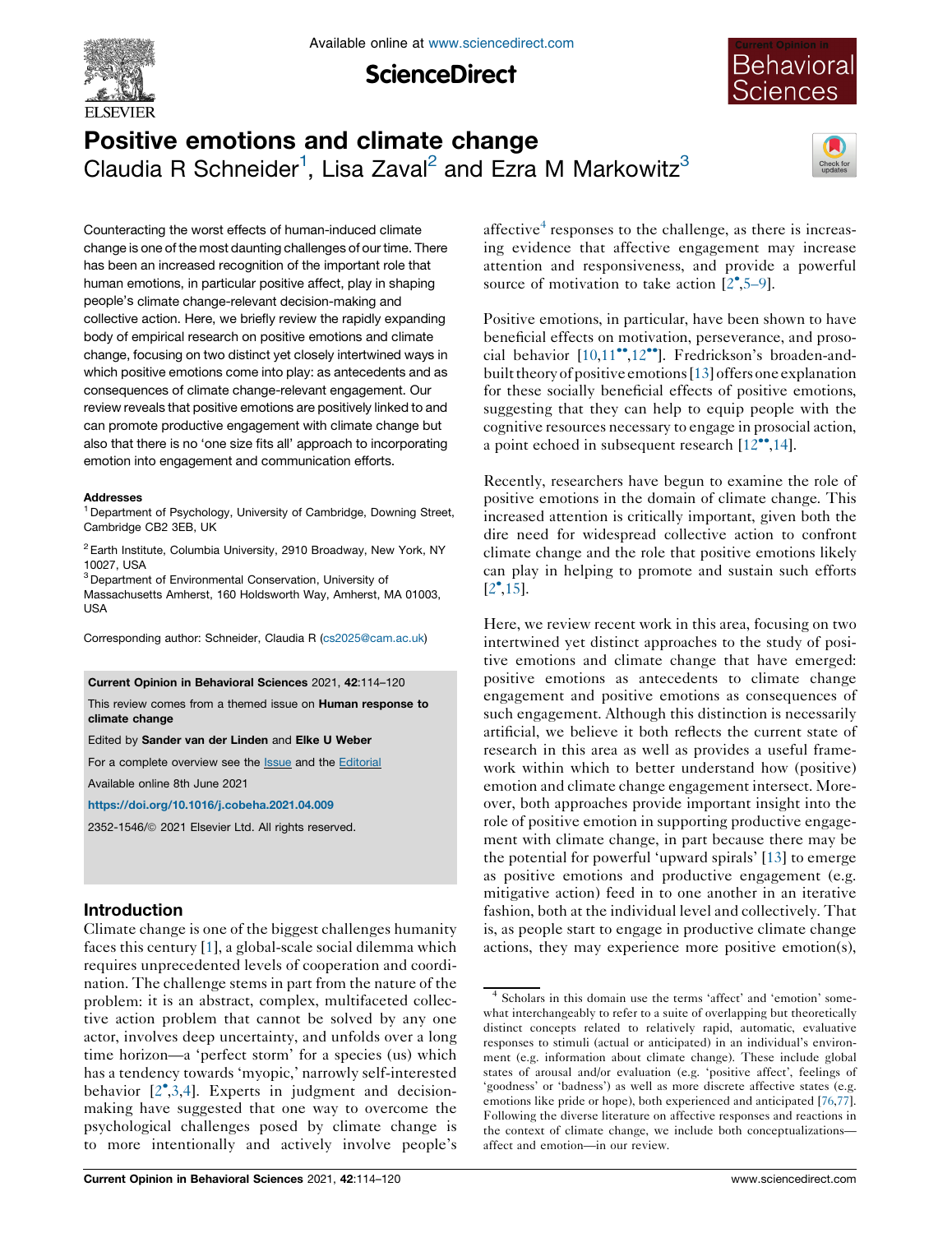which in turn may promote further engagement; in this way, positive emotions both as antecedent to and consequence of productive engagement with climate change may work to reinforce such action across time. Moreover, this cycle may also involve both directly *experienced* emotions (e.g. as a result of previous, positive action) as well as *anticipatory* emotions  $[16\text{°}$  $[16\text{°}$ . Figure 1 provides a structural depiction of the conceptual relationships between positive emotions as antecedents versus consequences of climate change-relevant engagement outlined in our review.

## Positive emotions as antecedents

A considerable body of literature exploring the relationship between positive emotions and ameliorative behaviors has investigated how emotions engender pro-environmental attitudes and behaviors. This section reviews the body of recent experimental literature that treats positive emotions as independent variables, as well as their mediating and moderating influence on climate change related outcomes.

#### Types of affect-based interventions

Research has documented the impact of various positively valenced interventions to induce pro-environmental behaviors, including through the use of affective imagery, campaigns and narratives. For instance, Baden [\[17](#page-5-0)] explored the impact of emotional narratives, and found that solution-focused stories were more likely to motivate pro-environmental intentions compared to catastrophic stories. Related findings have been reported utilizing positively valenced images: Carlson et al. [[18\]](#page-5-0) found that positive images of climate change solutions

Figure 1

were more likely to capture observers' attention compared to negatively valenced images, suggesting that positive images may be a more engaging way to motivate sustainable action. Other inductions have involved embedding emotional appeals in climate change campaigns, which indicate that positive emotions increase willingness to act pro-environmentally [\[19\]](#page-5-0).

While the vast majority of research in this area has utilized surveys or experiments that constrain responses, field experiments testing a real choice environment are lacking. One recent exception tested interventions using anticipated positive emotions and social norms to encourage pro-environmental donations [[20](#page-5-0) ]. Results showed that people were more likely to donate money obtained from recycled bottles to a climate change charity after being exposed to a positive emotional message.

## The role of positive emotion across pro-environmental contexts

The role of positive emotion as an antecedent to proenvironmental action has been documented across a diverse array of sustainable contexts. Several recent studies have focused on the relationship between positive emotions and sustainable transport and leisure activities. For example, a study on transportation mode selection showed that positive feelings associated with active modes of transport (e.g. walking) positively influenced preferences for these modes compared to other motivational variables [\[21](#page-5-0)]. Positive emotion has also been found to predict how reliable people find informational sources concerning sustainable transportation [\[22](#page-5-0)]. In the domain of leisure,



Conceptual relationships between positive emotions as antecedents versus consequences of climate change relevant engagement. Note: Dashed lines denote positive emotions as antecedents. Dotted lines denote positive emotions as consequences.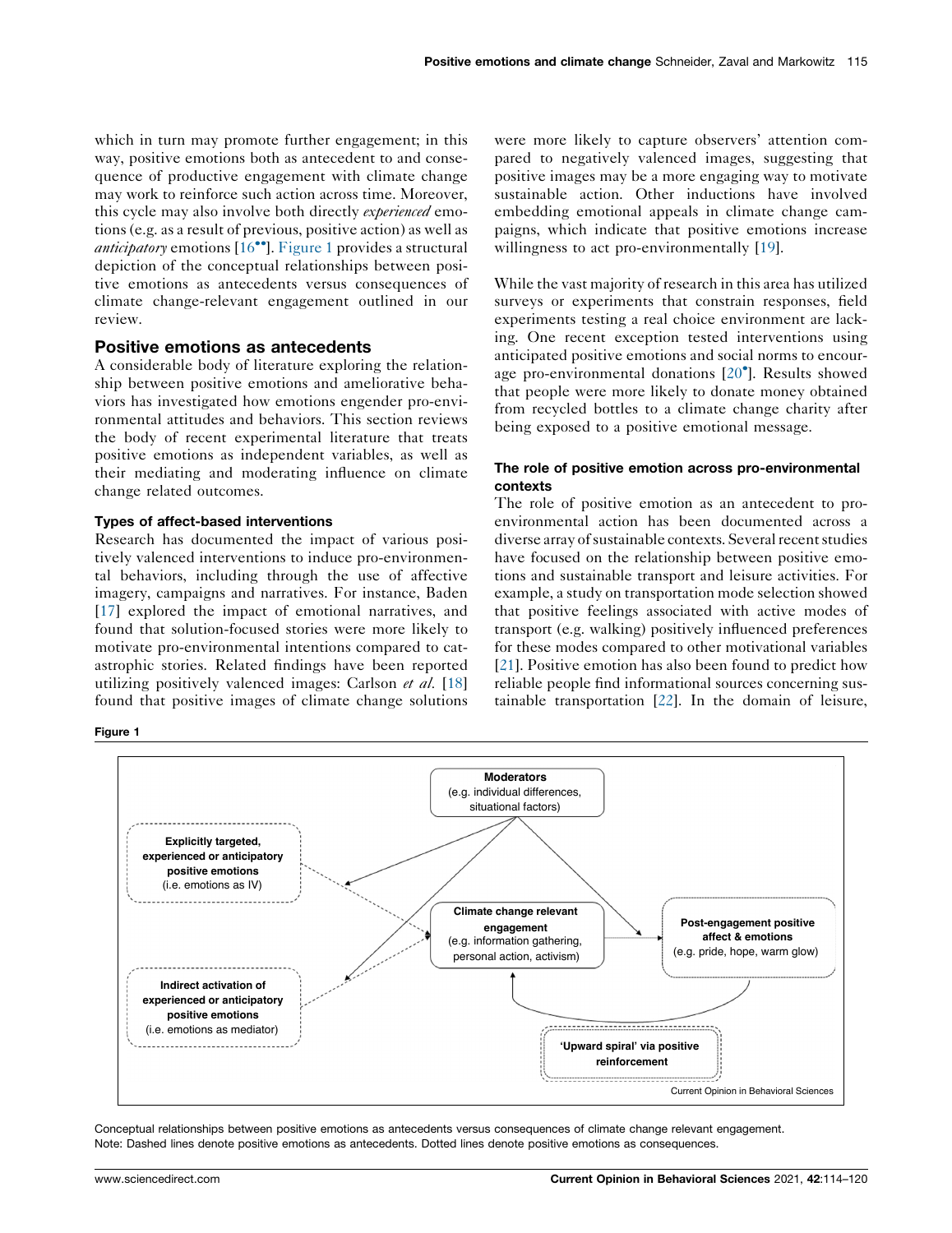studies have shown that positive affect improved perceptions of loyalty towards green hotels [\[23](#page-5-0)] and increased visitors' intentionsto perform environmentally responsible behaviors in an urban park [[24\]](#page-5-0).

Moreover, in the context of consumer decision-making, research has demonstrated that positive emotions play an important role in guiding green-product choice [[25,26](#page-5-0)]. For example, one study demonstrated that environmental advertising that engendered feelings of positive moral and social emotions improved consumer attitudes towards a green product, the brand advertised, and purchase intent [[25\]](#page-5-0).

#### The role of discrete positive emotions

An emerging body of research has considered the role of specific, discrete emotions in driving climate change-relevant behaviors. This work has investigated a range of positive emotions, including optimism [\[27](#page-5-0)], gratitude [\[28](#page-5-0)], and anticipated pride  $[16\text{°}']$  $[16\text{°}']$ . Schneider *et al.*  $[16\text{°}']$ , for instance, directly compared anticipated pride and guilt in an intervention context and found that eliciting anticipated pride led to higher pro-environmental motivation compared to guilt.

'Warm glow', the feel-good sense one gains from acting prosocially or sustainably, has received particular attention in recent years<sup>5</sup>. Studies have shown that warm glow has a positive influence on pro-environmental intentions [\[29](#page-5-0)], such as the intention to reduce meat consumption via curtailment [\[30](#page-5-0)]. In line with these findings, Jia and van der Linden [[31](#page-5-0) ] found evidence that the anticipated warm glow from helping the planet predicted a range of self-reported conservation behaviors over a four-week period, consistent with prior research [[32\]](#page-5-0).

Other interventions have targeted humor as an antecedent to pro-environmental behavior. A number of scholars have argued that humor has the potential to spark engagement on climate change issues [[33,34](#page-5-0) [,35](#page-5-0),[36](#page-5-0)]. For instance, through an experimental study of sarcastic humor in The Onion, Anderson and Becker [\[37](#page-5-0)] found that the levity of communications increased belief in climate change among individuals who did not previously believe climate change was a serious issue.

A related body of research has explored feelings of hopefulness as an antecedent of climate change engagement [\[38,39](#page-5-0)]. This work suggests that hope can motivate collective action on climate change [\[40](#page-5-0)], and positively influence support for environmental policies across the political spectrum [[41](#page-5-0)]. Some research has investigated the role of hope as a mediating variable [[42](#page-5-0),[43\]](#page-5-0). For example, Chu and Yang [\[44](#page-5-0)] reported that increased psychological distance leads to a greater experience of hope, with downstream effects on climate change mitigative actions.

Yet other experimental research finds mixed evidence around the influence of hope and optimism [[45,](#page-5-0)[46](#page-6-0) ]. As Chapman et al. [[47\]](#page-6-0) argue, these mixed findings underscore the problems associated with treating discrete emotions as simple tools to increase pro-environmental action. Like other emotional appeals, the impact of interventions designed to induce feelings of hope may vary depending on the intervention strategy, the situational context, and audience socio-demographic characteristics.

#### Moderating relationships

Another body of evidence has examined the moderating conditions under which positive emotion acts as an antecedent to pro-environmental behaviors, which confirm that findings can be impacted by individual differences and situational factors. For instance, Odou and Schill [\[48\]](#page-6-0) showed that the effect of positive anticipated emotions on intentions to engage in mitigation behaviors was stronger in individuals who were already pro-environmentally engaged. Similarly, findings have shown that when people feel emotionally 'moved,' collective action intentions increase; however, this effect only held for those with existing collective efficacy beliefs [\[49](#page-6-0)]. Similarly, Spielmann [\[50](#page-6-0)] demonstrated that the importance consumers place on their own morality moderates the impact of positive emotions on green purchase intent.

## Mediating relationships

Other research has treated positive emotion as a mediating variable. For example, Rowe et al. [[51\]](#page-6-0) explored the potential for recalled pride and guilt to influence anticipated positive emotions, and further, sustainable purchase intentions. Findings revealed that anticipated pride mediated the impact of recalled pride on sustainable purchase intentions. Other circumstances that have been linked to increases in positive affect and subsequent proenvironmental outcomes include visiting an urban park [\[24](#page-5-0)], perceiving a company to be socially responsible [[52](#page-6-0)], sharing personal stories of climate change [[53](#page-6-0) ], being exposed to documentary story-telling [[54\]](#page-6-0), and developing closer connections with nature  $[11$ <sup> $\bullet$ </sup>].

#### Null or negative effects of positive emotions

Notably, attempts to induce positive emotion to motivate climate change action is not consistent across all contexts. While the majority of published literature demonstrates beneficial effects of positive emotions as antecedents of pro-environmental behavior, other studies reported null findings [\[55](#page-6-0)], or stronger effects of negative emotions in comparative studies [[56–60\]](#page-6-0). For example, one study

<sup>5</sup> Warm glow has been treated as both, affect and discrete emotion in the extant literature. In a classic paper, for example, Andreoni [[78\]](#page-6-0) speaks of warm glow in the quite literal sense of the word, that is, a desire for a 'warm glow' that drives prosocial behavior, which seems more in line with the concept of generalized positive affect rather than a discrete emotion. Other scholars fall either in line with this view of warm glow as an affective response [[29\]](#page-5-0), refer to it as an emotion [[30\]](#page-5-0), or express ways in which warm glow can be both, that is, positive affect when anticipated, and an emotion when experienced due to a certain behavior [[79\]](#page-6-0).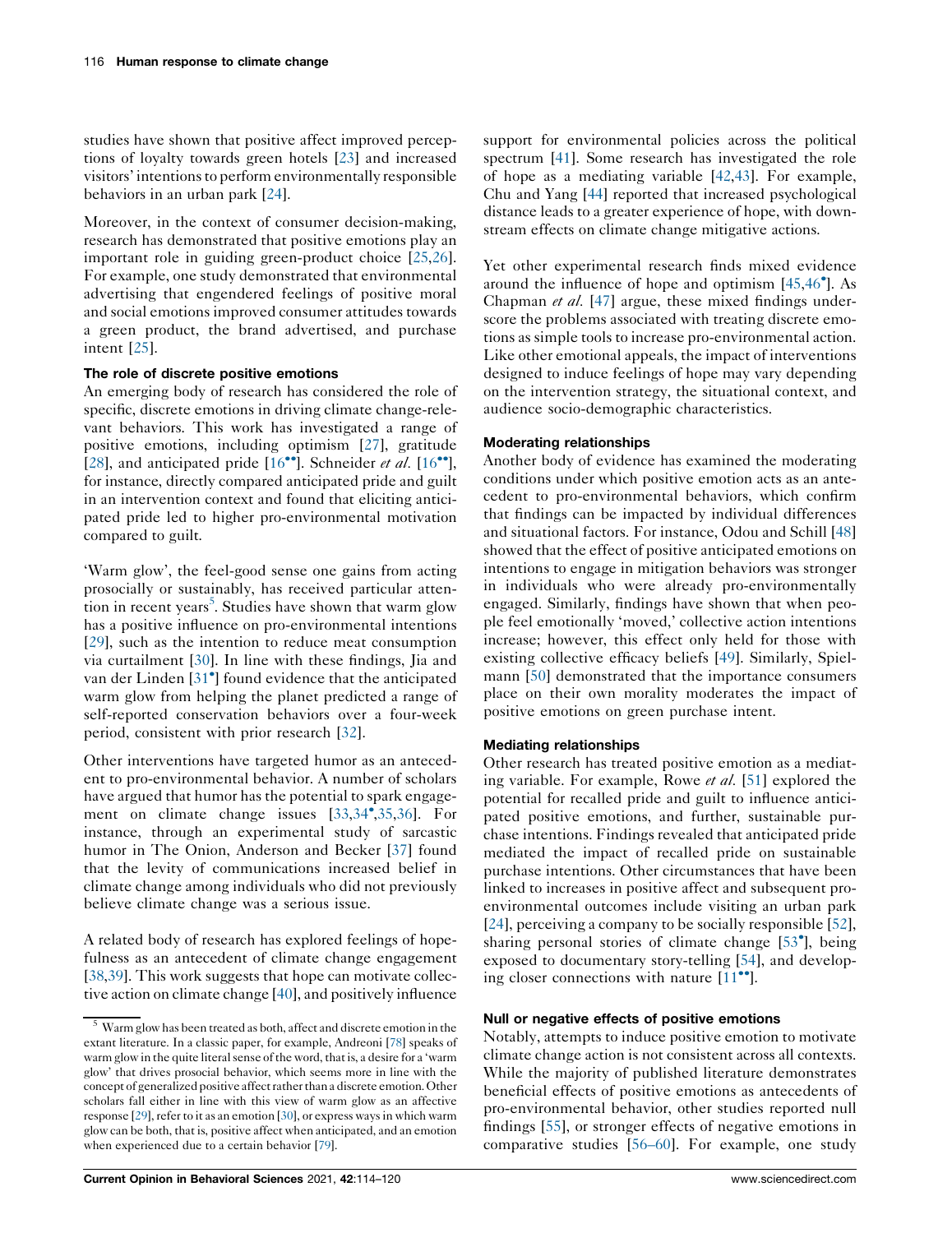found that communications that emphasized the positive consequences of climate protection elicited feelings of hope, but subsequently lowered people's willingness to sacrifice for climate change, compared with more negative framing [\[61](#page-6-0)]. Wang *et al.* [\[62](#page-6-0)] reported some interesting mixed results, suggesting that while positive anticipated emotions have a beneficial effect on energy saving intentions, they have a negative effect on actual saving behavior. These findings are a powerful reminder that proenvironmental behavioral intentions cannot always be considered as a proxy measure for actual behavior, and underscore the level of complexity of competing influences on affective responses.

## Positive emotions as consequences

While a wealth of research has explored the ways in which positive emotions impact the likelihood that people perform pro-environmental behaviors, other work has investigated whether pro-environmental behaviors induce positive emotional responses. This work has demonstrated that climate change engagement positively impacts personal well-being [\[63,64\]](#page-6-0), life satisfaction [\[65,66\]](#page-6-0), a more positive self-image  $[67\text{°}$  $[67\text{°}$ , and a sense of 'warm glow'  $[68]$  $[68]$ .

The degree to which pro-environmental behaviors increase positive emotions may depend on the specific character-istics of the behavior. For example, Schmitt et al. [\[66\]](#page-6-0) demonstrated that the relationship between pro-environmental behaviors and subjective well-being was stronger for behaviors with higher direct costs in time, money and effort. Supporting this finding, one study showed that it is not the behaviors themselves that influence subjective well-being, but the perception that those behaviors have positively impacted the environment [\[69\]](#page-6-0).

In the domain of consumer decision-making, studies have demonstrated that buying green products can elicit positive emotionsin consumers, which subsequently increases purchase intention. For example, results from a UK sample showed that consumers felt more positive when consuming foods that they knew contained sustainable ingredients [\[70](#page-6-0)]. Moreover, Gutierrez et al. [[71\]](#page-6-0) argued that engagement with eco-labeling messages elicits positive emotions, which then leads to purchase of an eco-product.

Some work in the past few years has investigated the mechanisms underlying how climate change-relevant engagement influences positive emotion. Taken together, this work suggests that lifestyle changes associated with pro-environmental behaviors may provide a means of enhancing emotional well-being, particularly for individuals who are driven to behave sustainably, and find such actions to be inherently meaningful [\[63](#page-6-0)], moral  $[67^{\circ\bullet},72]$  $[67^{\circ\bullet},72]$  $[67^{\circ\bullet},72]$  $[67^{\circ\bullet},72]$  or intrinsically rewarding [\[15](#page-4-0)]. Additionally, this work suggests that the positive feelings that stem from mitigative actions could serve as a key component in engendering positive-reinforcement and an 'upward spiral' [[13\]](#page-4-0) of green action and positive emotional responses. Hartmann et al. [\[29](#page-5-0)], for instance, suggest that warm glow can not only drive but also reinforce pro-environmental behavior; that is, warm glow that is experienced due to pro-environmental engagement can strengthen future intentions to act proenvironmentally.

## Conclusion and directions for future research

Our review of the recent theoretical and empirical research on positive emotions and climate change engagement reveals a number of important insights and considerations for researchers, issue advocates and communicators.

Perhaps most fundamental is the conclusion that (positive) emotions should not and cannot be treated as mere 'levers' or 'tools' of behavior change (echoing the point made by Chapman et al. [[47](#page-6-0)]); although the evidence base suggests that positive affect and certain discrete emotions are often positively associated with productive climate change engagement, this is not always the case nor does it necessarily follow that 'more positive emotion' equates to 'more engagement' in a straightforward, predictable manner.

Second, there is no reason to expect that a 'one size fits all' approach to considering (and attempting to leverage) positive emotions in the context of climate change will or can emerge. The evidence base strongly points to the important role that moderating factors, both internal and external to the individual, play in shaping the effects of positive emotions on climate change engagement (as well as the positive emotions that people may or may not experience in response to such engagement). The role that positive emotions play in this domain critically depends on the exact circumstances, variables, and research/practice questions of interest. This highlights the importance of careful, situationally sensitive analysis and assessment rather than reliance on broad assumptions about what positive emotions 'do' in this context.

Third, although there is a plethora of research on positive emotions and small-scale, short-term individual proenvironmental actions, work on larger-scale and longerterm behavior (e.g. investment decisions in green energy) is sorely missing from the literature. This is an important gap to be filled for at least two reasons. First, such forms of engagement and action are highly consequential from a climate mitigation and adaptation perspective [\[73](#page-6-0)], much more so than many of the outcome variables used in extant research. Second, the role that positive emotions play in shaping such behaviors may be significantly different relative to their role in promoting easier, shorter-term forms of climate change action.

Fourth, there is a broader need for more behavioral work that uses measures of actual behavior and moves away from reliance on measures of attitudes and intentions, which may also reveal false or misleading relationships to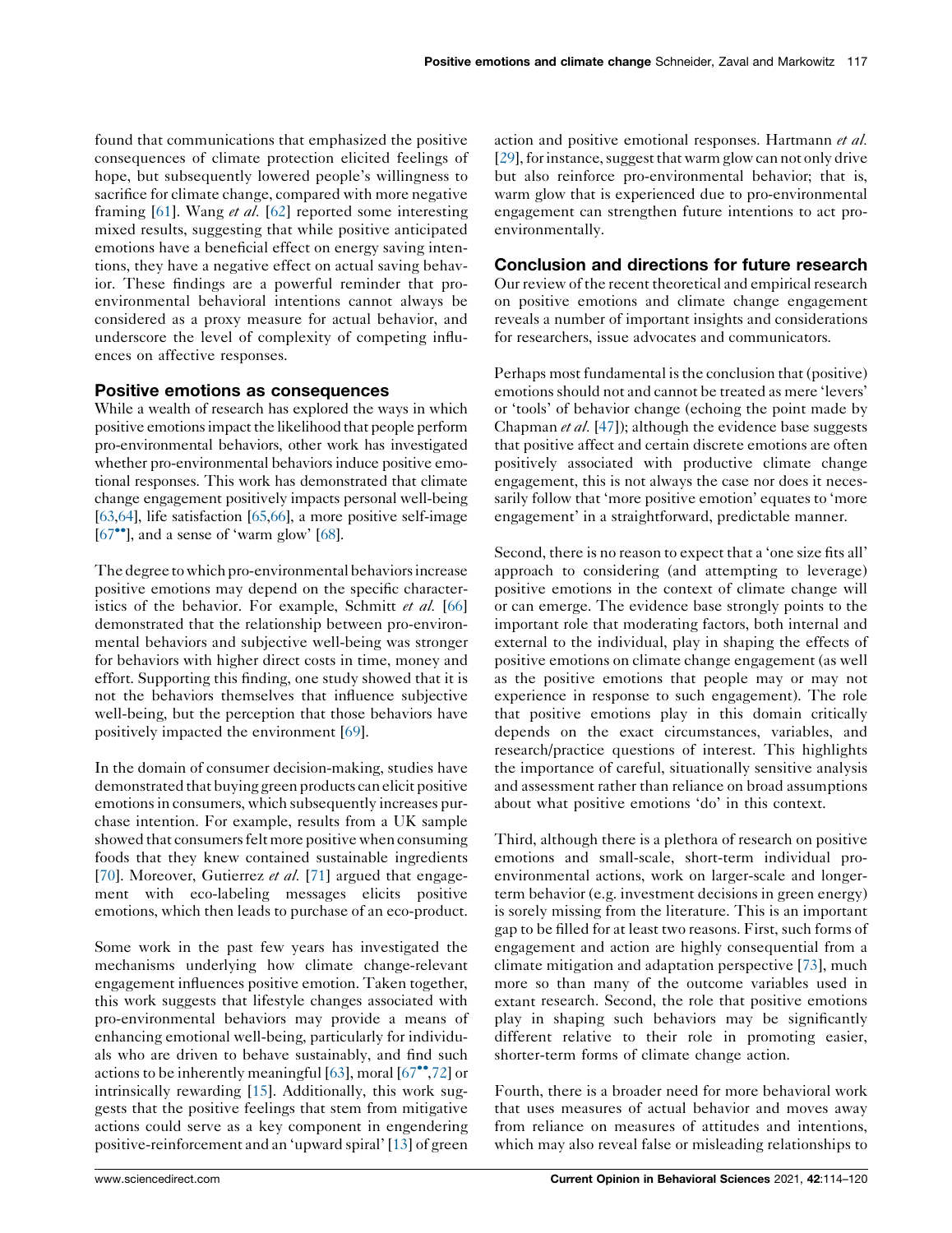<span id="page-4-0"></span>positive emotion (e.g. because intentions can more easily be aspirational relative to actual behavior). One way to overcome some of these limitations is for researchers to forge relationships with non-profits, community groups, utility providers, and municipal governments to conduct real-world field studies which examine actual changes in climate-relevant behavior [[74\]](#page-6-0). Relatedly, as our review shows, there has been a strong reliance on self-reports for the assessment of emotional response, both as antecedents as well as consequences. Although self-reports are a simple and flexible measurement method, it may be advisable to complement them with non-self-report techniques, such as physiological measurements, to arrive at a more complete and reliable picture of emotional experience in this context [[75\]](#page-6-0).

Similarly, we strongly urge an expanded use of diverse, representative and meaningful, targeted samples(e.g. new homeowners) in future research. A striking shortcoming of the current research is that it almost exclusively tests effects in western industrialized nations. To tackle a global issue such as climate change, it will be critical to understand the relationships between emotions and behaviors across the globe. Relatedly, the field would greatly benefit from longitudinal researchdesigns,asalmostall extantwork relieson cross-sectional samples providing only momentary snapshots. This is especially important given the need for sustained engagement over time to confront the climate crisis.

Finally, our review suggests that positive emotions are indeed linked in multiple, complex ways to people's engagement with climate change, largely in a productive manner (i.e. positive emotions tend to promote and result from productive issue engagement). The potential for positive emotions and productive engagement to promote one another in reinforcing 'upward spirals' should not be overlooked and begs for further examination. Indeed, although much has been learned over the past few years regarding the relationship between positive emotions and climate change engagement, there is clearly much more to be explored in the years ahead.

## Conflict of interest statement

Nothing declared.

## CRediT authorship contribution statement

Claudia R Schneider: Conceptualization, Methodology, Investigation, Resources, Data curation, Writing - original draft, Writing - review & editing, Visualization, Supervision, Project administration. Lisa Zaval: Conceptualization, Writing - review & editing. Ezra M Markowitz: Conceptualization, Writing - review & editing.

## References and recommended reading

Papers of particular interest, published within the period of review, have been highlighted as:

- of special interest
- of outstanding interest
- 1. Brick C, van der Linden S: Yawning at the apocalypse. Psychologist 2018, 31:30-41 [https://www.repository.cam.ac.uk/](https://www.repository.cam.ac.uk/bitstream/handle/1810/286329/BPS_yawning.pdf?sequence=2) [bitstream/handle/1810/286329/BPS\\_yawning.pdf?sequence=2.](https://www.repository.cam.ac.uk/bitstream/handle/1810/286329/BPS_yawning.pdf?sequence=2)
- 2. Î Weber EU: Seeing is believing: understanding & aiding human responses to global climate change. Daedalus 2020, 149:139-

150 [http://dx.doi.org/10.1162/daed\\_a\\_01823](http://dx.doi.org/10.1162/daed_a_01823) This paper provides a concise overview of some of the major topics in the psychology of climate change communication and mitigation.

- Weber EU: Experience-based and description-based perceptions of long-term risk: why global warming does not scare us (yet). Clim Change 2006, 77:103-120 [http://dx.doi.org/](http://dx.doi.org/10.1007/s10584-006-9060-3) [10.1007/s10584-006-9060-3.](http://dx.doi.org/10.1007/s10584-006-9060-3)
- Gardiner SM: A perfect moral storm: climate change, intergenerational ethics and the problem of moral corruption. Environ Values 2006, 15:397-413 [http://dx.doi.org/10.3197/](http://dx.doi.org/10.3197/096327106778226293) [096327106778226293.](http://dx.doi.org/10.3197/096327106778226293)
- 5. Leiserowitz A: Climate change risk perception and policy preferences: the role of affect, imagery, and values. Clim Change 2006, 77:45-72 [http://dx.doi.org/10.1007/s10584-006-](http://dx.doi.org/10.1007/s10584-006-9059-9) [9059-9](http://dx.doi.org/10.1007/s10584-006-9059-9).
- 6. van der Linden S: The social-psychological determinants of climate change risk perceptions: towards a comprehensive model. J Environ Psychol 2015, 41:112-124 [http://dx.doi.org/](http://dx.doi.org/10.1016/j.jenvp.2014.11.012) [10.1016/j.jenvp.2014.11.012](http://dx.doi.org/10.1016/j.jenvp.2014.11.012).
- 7. Xie B, Brewer MB, Hayes BK, McDonald RI, Newell BR: Predicting climate change risk perception and willingness to act. J Environ Psychol 2019, 65:101331 [http://dx.doi.org/10.1016/j.](http://dx.doi.org/10.1016/j.jenvp.2019.101331) [jenvp.2019.101331](http://dx.doi.org/10.1016/j.jenvp.2019.101331).
- 8. Salama S, Aboukoura K: Role of emotions in climate change communication. In Handbook of Climate Change Communication: Vol. 1. Climate Change Management. Edited by Leal Filho W, Manolas E, Azul A, Azeiteiro U, McGhie H. Cham: Springer; 2018 [http://dx.doi.org/10.1007/978-3-319-69838-0\\_9.](http://dx.doi.org/10.1007/978-3-319-69838-0_9)
- 9. Morris BS, Chrysochou P, Christensen JD, Orquin JL, Barraza J, Zak PJ, Mitkidis P: Stories vs. facts: triggering emotion and action-taking on climate change. Clim Change 2019, 154:19-36 [http://dx.doi.org/10.1007/s10584-019-02425-6.](http://dx.doi.org/10.1007/s10584-019-02425-6)
- 10. Williams LA, DeSteno D: Pride and perseverance: the motivational role of pride. J Pers Soc Psychol 2008, 94:1007- 1017 [https://psycnet.apa.org/doi/10.1037/0022-3514.94.6.1007.](https://psycnet.apa.org/doi/10.1037/0022-3514.94.6.1007)
- 11. Zelenski JM, Desrochers JE: Can positive and self-transcendent
- $\ddot{\phantom{0}}$ emotions promote pro-environmental behavior? Curr Opin Psychol 2021, 42:31-35 [http://dx.doi.org/10.1016/j.](http://dx.doi.org/10.1016/j.copsyc.2021.02.009) [copsyc.2021.02.009](http://dx.doi.org/10.1016/j.copsyc.2021.02.009)

This is a comprehensive review on the role of positive emotions (particularly self-transcendent emotions) for climate change engagement. The review considers how nature can elicit positive emotions, which can translate into positive action and increase well-being. It ties into several aspects considered and discussed in this review.

- 12. Schneider CR, Weber EU: Reducing discrimination and
- $\ddot{\phantom{0}}$ fostering prosociality towards ex-prisoners in Nigeria and the United States. J Soc Issues 2020, 76:172-199 [http://dx.doi.org/](http://dx.doi.org/10.1111/josi.12374) [10.1111/josi.12374](http://dx.doi.org/10.1111/josi.12374)

Similar to Fredrickson's broaden-and-built theory of positive emotions, this paper suggests that positive self-directed emotions can help to equip people with psychological resources necessary to engage in prosocial behavior. It thus provides important insights into the potential mechanism underlying how positive emotions can motivate prosocial engagement.

- 13. Fredrickson BL: The role of positive emotions in positive psychology. Am Psychol 2001, 56:218-226 [https://psycnet.apa.](https://psycnet.apa.org/doi/10.1037/0003-066X.56.3.218) [org/doi/10.1037/0003-066X.56.3.218.](https://psycnet.apa.org/doi/10.1037/0003-066X.56.3.218)
- 14. Schneider CR: Motivating Prosocial Behavior: The Potential of Positive Self-directed Emotions. New York, USA: Dr Diss Columbia University; 2018 <http://dx.doi.org/10.7916/D84J1XJH>.
- 15. Taufik D, Bolderdijk JW, Steg L: Going green? The relative importance of feelings over calculation in driving environmental intent in the Netherlands and the United States.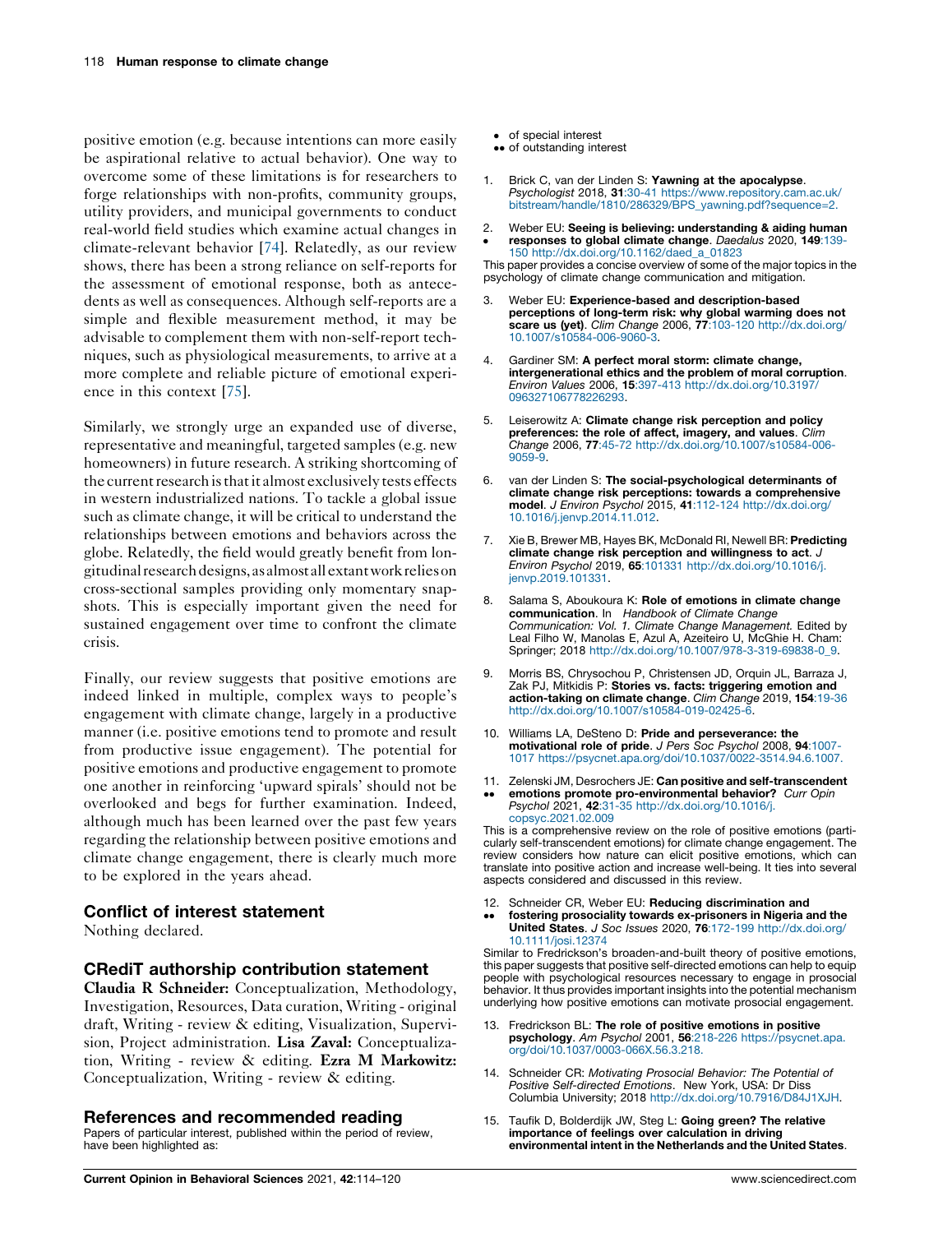<span id="page-5-0"></span>Energy Res Soc Sci 2016, 22:52-62 [http://dx.doi.org/10.1016/j.](http://dx.doi.org/10.1016/j.erss.2016.08.012) [erss.2016.08.012.](http://dx.doi.org/10.1016/j.erss.2016.08.012)

- 16. Schneider CR, Zaval L, Weber EU, Markowitz EM: The influence
- $\ddot{\phantom{0}}$ of anticipated pride and guilt on pro-environmental decision making. PLoS One 2017, 12:e0188781 [http://dx.doi.org/10.1371/](http://dx.doi.org/10.1371/journal.pone.0188781) [journal.pone.0188781](http://dx.doi.org/10.1371/journal.pone.0188781)

This paper directly compares positive and negative emotions in an intervention context and their effect on climate change relevant engagement. It shows that positive emotions may be a more powerful lever for motivating pro-environmental engagement compared to negative emotions. The paper also highlights that the role of emotion may differ in a context when the emotion is internally arising (e.g. as a result of executing or not executing a particular behavior) versus when it is externally induced (e.g. via climate change interventions and communications targeted at behavior change).

- 17. Baden D: Solution-focused stories are more effective than catastrophic stories in motivating proenvironmental intentions. Ecopsychology 2019, 11:254-263 [http://dx.doi.org/](http://dx.doi.org/10.1089/eco.2019.0023) [10.1089/eco.2019.0023](http://dx.doi.org/10.1089/eco.2019.0023).
- 18. Carlson JM, Kaull H, Steinhauer M, Zigarac A, Cammarata J: Paying attention to climate change: positive images of climate change solutions capture attention. J Environ Psychol 2020, 71:101477 <http://dx.doi.org/10.1016/j.jenvp.2020.101477>.
- 19. Chatelain G, Hille SL, Sander D, Patel M, Hahnel UJJ, Brosch T: Feel good, stay green: positive affect promotes pro-environmental behaviors and mitigates compensatory "mental bookkeeping" effects. J Environ Psychol 2018, 56:3-11 [http://dx.doi.org/10.1016/j.jenvp.2018.02.002.](http://dx.doi.org/10.1016/j.jenvp.2018.02.002)
- 20. Bergquist M, Nyström L, Nilsson A: Feeling or following? A fieldexperiment comparing social norms-based and emotions-
- $\bullet$ based motives encouraging pro-environmental donations. J ConsumBehav2020,19:351-35[8http://dx.doi.org/10.1002/cb.1813](http://dx.doi.org/10.1002/cb.1813)

This research employed a field-research design to investigate whether social norms-based or emotions-based messaging approaches are more effective at driving pro-environmental donation behavior. Not many studies in recent years have used a true behavioral measure. We argue that it is important to study both self-reported behavioral intentions as well as actual behaviors.

- 21. Fallah Zavareh M, Mehdizadeh M, Nordfjærn T: Active travel as a **pro-environmental behaviour: an integrated framework.**<br>*Transp Res D Transp Environ* 2020, **84**:102356 [http://dx.doi.org/](http://dx.doi.org/10.1016/j.trd.2020.102356) [10.1016/j.trd.2020.102356](http://dx.doi.org/10.1016/j.trd.2020.102356).
- 22. Manca S, Fornara F: Attitude toward sustainable transport as a function of source and argument reliability and anticipated emotions. Sustainability 2019, 11:3288 [http://dx.doi.org/10.3390/](http://dx.doi.org/10.3390/su11123288) [su11123288](http://dx.doi.org/10.3390/su11123288).
- 23. Ahn J, Kwon J: Green hotel brands in Malaysia: perceived value, cost, anticipated emotion, and revisit intention. Curr Issues Tour 2020, 23:1559-1574 [http://dx.doi.org/10.1080/](http://dx.doi.org/10.1080/13683500.2019.1646715) [13683500.2019.1646715](http://dx.doi.org/10.1080/13683500.2019.1646715).
- 24. Zhang Y, Moyle BD, Jin X: Fostering visitors' pro-environmental **behaviour in an urban park**. *Asia Pac J Tour Res* 2018, **23**:691-<br>702 <http://dx.doi.org/10.1080/10941665.2018.1487457>.
- 25. Kao T-F, Du Y-Z: A study on the influence of green advertising design and environmental emotion on advertising effect. J Clean Prod 2020, 242:118294 [http://dx.doi.org/10.1016/j.](http://dx.doi.org/10.1016/j.jclepro.2019.118294) [jclepro.2019.118294](http://dx.doi.org/10.1016/j.jclepro.2019.118294).
- 26. Liang D, Hou C, Jo M-S, Sarigöllü E: Pollution avoidance and **green purchase: the role of moral emotions**. *J Clean Prod* 2019,<br>**210**:1301-1310 <http://dx.doi.org/10.1016/j.jclepro.2018.11.103>.
- 27. McAfee D, Doubleday ZA, Geiger N, Connell SD: Everyone loves a success story: optimism inspires conservation engagement. Bioscience 2019, 69:274-281 [http://dx.doi.org/10.1093/biosci/](http://dx.doi.org/10.1093/biosci/biz019) [biz019](http://dx.doi.org/10.1093/biosci/biz019).
- 28. Septianto F, Kemper JA, Northey G: Thanks, but no thanks: the influence of gratitude on consumer awareness of food waste. J Clean Prod 2020, 258:120591 [http://dx.doi.org/10.1016/j.](http://dx.doi.org/10.1016/j.jclepro.2020.120591) [jclepro.2020.120591](http://dx.doi.org/10.1016/j.jclepro.2020.120591).
- 29. Hartmann P, Eisend M, Apaolaza V, D'Souza C: Warm glow vs. altruistic values: how important is intrinsic emotional reward in proenvironmental behavior? J Environ Psychol 2017, 52:43-55 [http://dx.doi.org/10.1016/j.jenvp.2017.05.006.](http://dx.doi.org/10.1016/j.jenvp.2017.05.006)
- 30. Taufik D: Prospective "warm-glow" of reducing meat consumption in China: emotional associations with intentions for meat consumption curtailment and consumption of meat substitutes. J Environ Psychol 2018, 60:48-54 [http://dx.doi.org/](http://dx.doi.org/10.1016/j.jenvp.2018.10.004) [10.1016/j.jenvp.2018.10.004](http://dx.doi.org/10.1016/j.jenvp.2018.10.004).
- 31. Jia L, Linden S: Green but not altruistic warm-glow predicts
- $\bullet$ conservation behavior. Conserv Sci Pract 2020, 2:e211 [http://dx.](http://dx.doi.org/10.1111/csp2.211) [doi.org/10.1111/csp2.211](http://dx.doi.org/10.1111/csp2.211)

This study investigates the concept of 'warm glow' on conservation behavior. The authors demonstrate that people's pro-environmental motivations may arise from a specific warm glow about helping the planet, versus helping other people. These insights can help with the design of appropriate communication and interventions.

- 32. van der Linden S: Warm glow is associated with low-but not high-cost sustainable behaviour. Nat Sustain 2018, 1:28-30 [http://dx.doi.org/10.1038/s41893-017-0001-0.](http://dx.doi.org/10.1038/s41893-017-0001-0)
- 33. Boykoff M, Osnes B: A laughing matter? Confronting climate **change through humor**. *Political Geogr* 2019, **68**:154-163 [http://](http://dx.doi.org/10.1016/j.polgeo.2018.09.006)<br>[dx.doi.org/10.1016/j.polgeo.2018.09.006.](http://dx.doi.org/10.1016/j.polgeo.2018.09.006)
- 34. Kaltenbacher M, Drews S: An inconvenient joke? A review of  $\bullet$ humor in climate change communication. Environ Commun 2020, 14:717-729 [http://dx.doi.org/10.1080/](http://dx.doi.org/10.1080/17524032.2020.1756888) [17524032.2020.1756888](http://dx.doi.org/10.1080/17524032.2020.1756888)

This review offers an overview of the role of humor for climate change communication. Humor has played an increasingly important role in research in recent years. Thus, this review paper is timely and provides researchers with recommendations for further investigation.

- 35. Moyer-Gusé E, Tchernev JM, Walther-Martin W: The persuasiveness of a humorous environmental narrative combined with an explicit persuasive appeal. Sci Commun 2019, 41:422-441 [http://dx.doi.org/10.1177/1075547019862553.](http://dx.doi.org/10.1177/1075547019862553)
- 36. Skurka C, Niederdeppe J, Romero-Canyas R, Acup D: Pathways of influence in emotional appeals: benefits and tradeoffs of using fear or humor to promote climate change-related<br>intentions and risk perceptions. J Commun 2018, 68:169-193 [http://dx.doi.org/10.1093/joc/jqx008.](http://dx.doi.org/10.1093/joc/jqx008)
- 37. Anderson AA, Becker AB: Not just funny after all: sarcasm as a catalyst for public engagement with climate change. Sci Commun 2018, 40:524-540 [http://dx.doi.org/10.1177/](http://dx.doi.org/10.1177/1075547018786560) [1075547018786560.](http://dx.doi.org/10.1177/1075547018786560)
- 38. Lee Y-K, Chang C-T, Chen P-C: What sells better in green communications: fear or hope? J Advert Res 2017, 57:379-396 <http://dx.doi.org/10.2501/JAR-2017-048>.
- 39. Marlon JR, Bloodhart B, Ballew MT, Rolfe-Redding J, Roser-Renouf C, Leiserowitz A, Maibach E: How hope and doubt affect climate change mobilization. Front Commun 2019, 4:1-15 [http://](http://dx.doi.org/10.3389/fcomm.2019.00020) [dx.doi.org/10.3389/fcomm.2019.00020](http://dx.doi.org/10.3389/fcomm.2019.00020).
- 40. Bury SM, Wenzel M, Woodyatt L: Against the odds: hope as an antecedent of support for climate change action. Br J Soc Psychol 2020, 59:289-310 [http://dx.doi.org/10.1111/bjso.12343.](http://dx.doi.org/10.1111/bjso.12343)
- 41. Feldman L, Hart PS: Is there any hope? How climate change news imagery and text influence audience emotions and support for climate mitigation policies. Risk Anal 2018, 38:585-602 <http://dx.doi.org/10.1111/risa.12868>.
- 42. Ryan K: Incorporating emotional geography into climate change research: a case study in Londonderry, Vermont, USA. Emot Space Soc 2016, 19:5-12 [http://dx.doi.org/10.1016/j.](http://dx.doi.org/10.1016/j.emospa.2016.02.006) [emospa.2016.02.006](http://dx.doi.org/10.1016/j.emospa.2016.02.006).
- 43. Nabi RL, Gustafson A, Jensen R: Framing climate change: exploring the role of emotion in generating advocacy behavior. Sci Commun 2018, 40:442-468 [http://dx.doi.org/10.1177/](http://dx.doi.org/10.1177/1075547018776019) [1075547018776019.](http://dx.doi.org/10.1177/1075547018776019)
- 44. Chu H, Yang JZ: Emotion and the psychological distance of climate change. Sci Commun 2019, 41:761-789 [http://dx.doi.org/](http://dx.doi.org/10.1177/1075547019889637) [10.1177/1075547019889637](http://dx.doi.org/10.1177/1075547019889637).
- 45. Hornsey MJ, Fielding KS: A cautionary note about messages of hope: focusing on progress in reducing carbon emissions weakens mitigation motivation. Glob Environ Change 2016, 39:26-34 [http://dx.doi.org/10.1016/j.gloenvcha.2016.04.003.](http://dx.doi.org/10.1016/j.gloenvcha.2016.04.003)